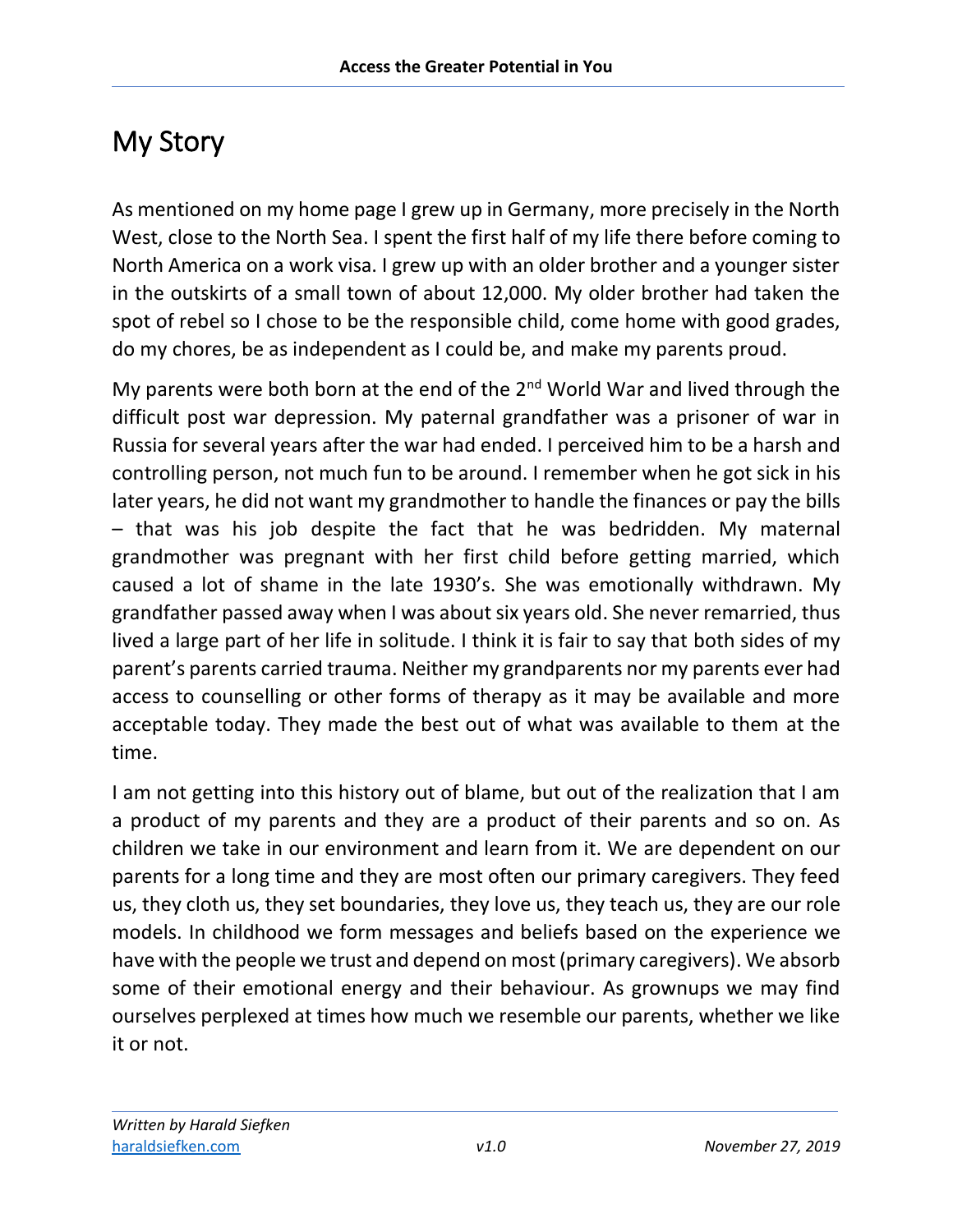My father, like his dad, could be quite harsh and controlling. He resorted to physical punishment to discipline us, especially when he was enraged. He could also be a lot of fun when he was in a good mood. I do not remember the reason, but I never forget my father chasing my brother and I out the front door trying to kick us literally in the bud. We were running for our lives and did not dare to come home until hours later, hoping he had cooled down enough. One day we were all gathered around the dining table in the kitchen for dinner when his chair decided to break and he ended up sitting on the floor. You would have heard a needle drop – not one of us knew whether he would go into a rage or burst out laughing. In this instance he did the latter and we all had a good laugh together. When starting 4<sup>th</sup> grade I and some of my school friends had to switch schools. We got a German teacher that dictated at a speed we could not follow. We were simply not used to her way of teaching and she had no interest in accommodating us. I came home crying, failing the class miserably. The very next day my father picked us up for each of her classes and took us back to school afterwards until the school principal replaced that teacher. This is also the way my father could be, very stubborn and determined, in this case protecting me and my school friends. After I had moved to North America, I frequently called him. It was always me initiating the calls and yet I could hardly get a word in. I felt like a little boy for many of these calls. He mostly talked about himself and his business adventures, I listened. Very seldom was I able to share my stories with him. To this day it makes me sad that he never made the choice to come and visit me in my new life, find out who I have become, wanting a deeper, more meaningful connection with me.

While my father could show some emotions, mainly anger and joy, my mother chose to push down most of her emotions. She was a very quiet person and only on occasion stood up to protect us children from our father when he was in one of his rages. Mom was responsible and dependable, a worker bee. She managed the household with a large flower and vegetable garden and once all of us children were in school, she started working part time on top of it. She was a great cook and her cooking and her kitchen were her pride. She was always frugal with money. When my parents split, she managed to support us children through a challenging time. This period was very hard on her and she ended up with a nervous breakdown landing her in a clinic for 3 weeks where she could take care of herself and recover, gain some strength. Mom remarried and she tried to make a better choice for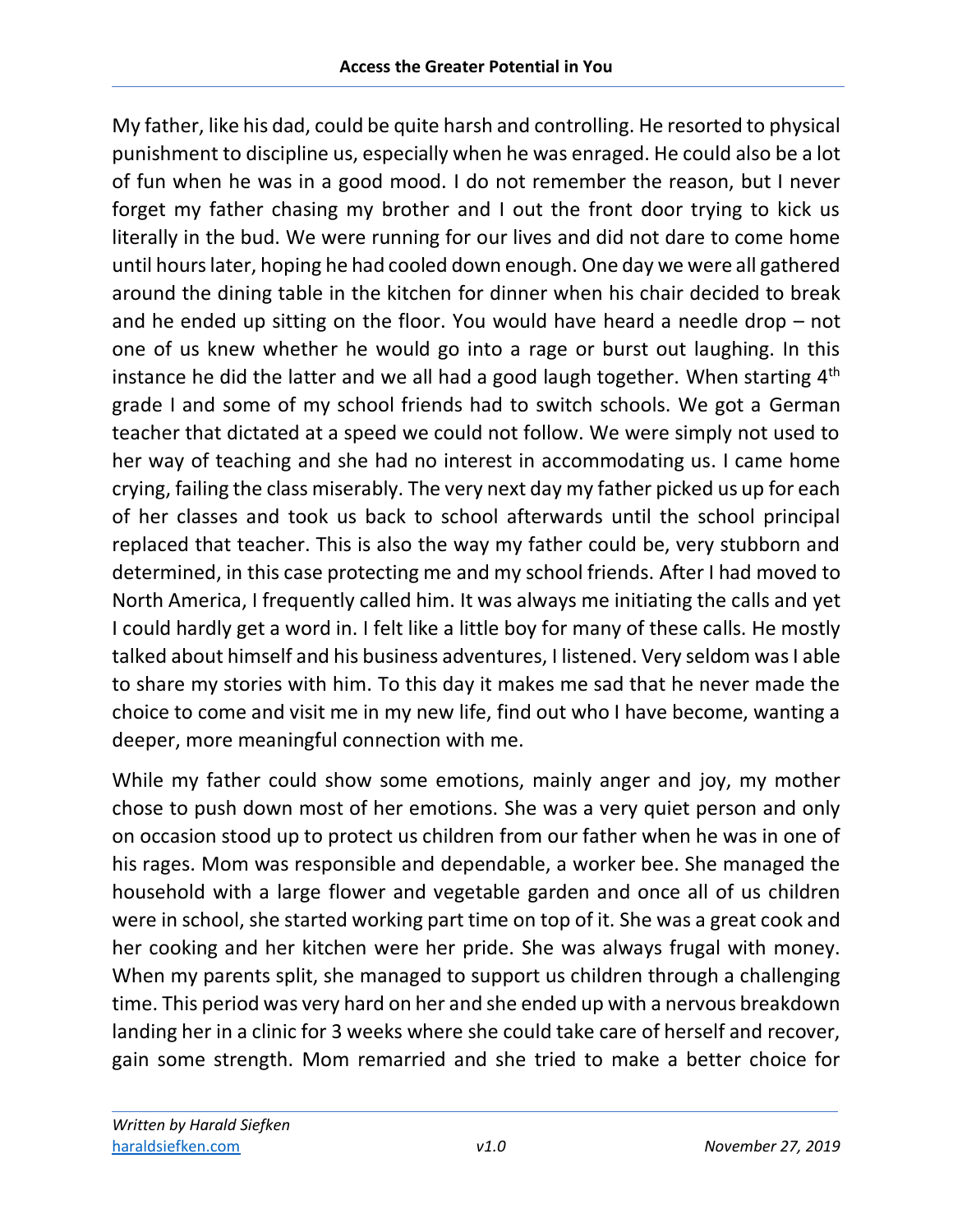herself the 2<sup>nd</sup> time around. I believe she never forgave herself for yet another marriage that did not create the deep connection and partnership she yearned for. She suffered, but she tried to hide it, not wanting to burden the people she loved. My mom was the only person in my family that regularly phoned me and asked how I was doing. The phone conversations were not deep and we did not share our feelings, but she was missing me as much as I missed her. I am very grateful I was able to support and be with her when she lost her fight with cancer.

Coming out of my teen years I left my home in stages. When my mom moved in with her new husband and got married, I was still apprenticing and slept some nights in my sister's apartment and some nights at my mom's – I was floating for a few months, did not really have a home anymore. Afterwards during my compulsory civil service, I lived at the home for disadvantaged youth where I did the service. I moved a bit further away while in University and two of those semesters I was living in The Netherlands. It was after getting my Engineering degree that I was given the opportunity to move to North America for work.

I remember carrying a lot of anger during my civil service. It was often directed at women and I was controlling and demanding rather than loving. It felt like I was incapable of having healthy romantic relationships. While in University I fell deeply in love and I was devastated and grieved for many months when that relationship fell apart. In a way it was a wake-up call for me and I stopped using women to try and feel good about myself. I did not have another romantic relationship until I met my wife years later.

Describing my behaviour at that time, I could be harsh, controlling, stubborn, determined, responsible, dependable, driven, angry bordering on the verge of rage, a perfectionist, frugal with money to the point where I would spend very little on myself for pleasure and enjoyment, more deeply connected with what I do than with who I am or who I am with. And here I thought I was doing very well, especially at work, contributing to the success of the companies I was working for. Yet, I was getting feedback how tough I was and that I was sometimes harsh and out of line. I observed myself being angry a lot when things would not go my way at work and at home. I started to dislike myself and the way I showed up.

Instead I focused on work and it became my sole purpose in life. Work carried so much of my identity that later it had a negative impact on my marriage and others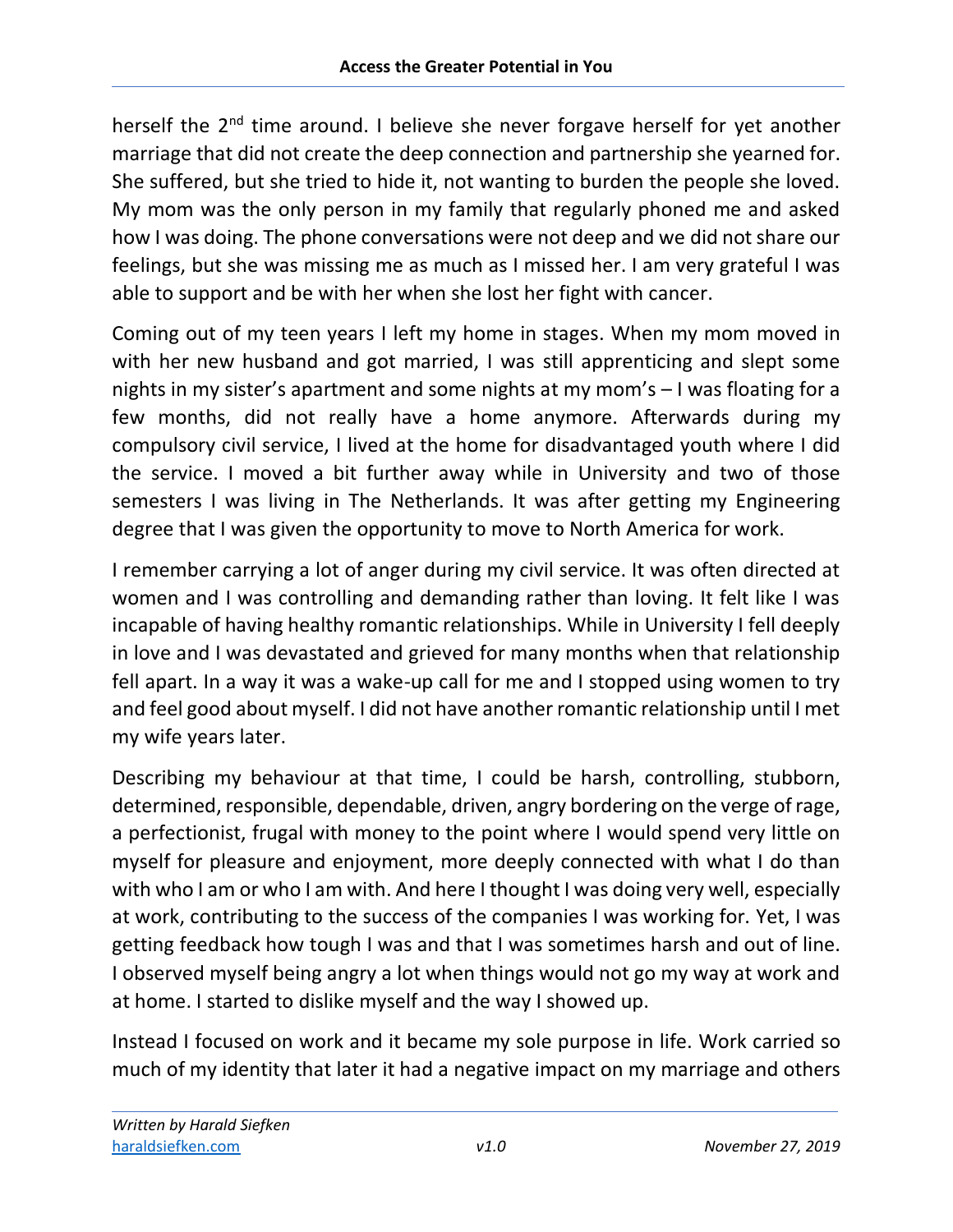close to me. I remember many times I would be torn apart between getting some more work done or going on a date with her. Sometimes I am just astonished my wife stuck with me through these times, challenged me and my behaviours, fought verbal battles with me, slept in separate bedrooms, let me run away and come back. And running away I wanted to do so often. One of the pivotal moments for me was her saying *"I am your ally and not your enemy"*. That changed something in me. She was not trying to punish me, but support and help. She was seeing something in me that I myself could not grasp.

I was living in toxic shame. I believed about myself I was not good enough, not lovable, not wanted, not worthy, not belonging. These are the stories I told and the beliefs I had about myself from childhood. I was trying to be a good boy for getting recognition, for my parents to see me, yet it never seemed enough. I wanted them to tell me how proud I made them. I wanted them to love me, which in the story I created they did not. I tell myself to this date if I had been a girl, my parents never would have had a 3<sup>rd</sup> child. In other words, they would have been much happier if I had been a girl.

In 2012 a friend of mine invited me to this men's weekend. I had no idea what it was really about. I just knew I wanted to do something for myself and I was longing for connection with other men, something that has not always been easy for me. The weekend was organized by Mankind Project Canada (MKP) and it was called the New Warrior Training Adventure (NWTA). An opportunity to start taking a look at myself in a deeper way and to unearth these negative beliefs I had about myself. On this weekend on a magic carpet my father was temporarily brought back from death and I was able to tell him how much I missed and loved him. He in turn told me how much he loved me and how proud he was of me. I was able to deeply connect with a part of me I was hiding from myself. I came home with a new mission, a way of moving forward in my life, and the knowledge that I am good enough and lovable just the way I am.

I have had other deep connections with other parts of my past since then, for example the father that physically punished me for having done something not to his liking. Learning how to feel and express my emotions in a safe way is a big part of the personal development work I do now. I do this by connecting with others in a weekly sharing circle. I learned if I stay silent, keep my emotions secret, and put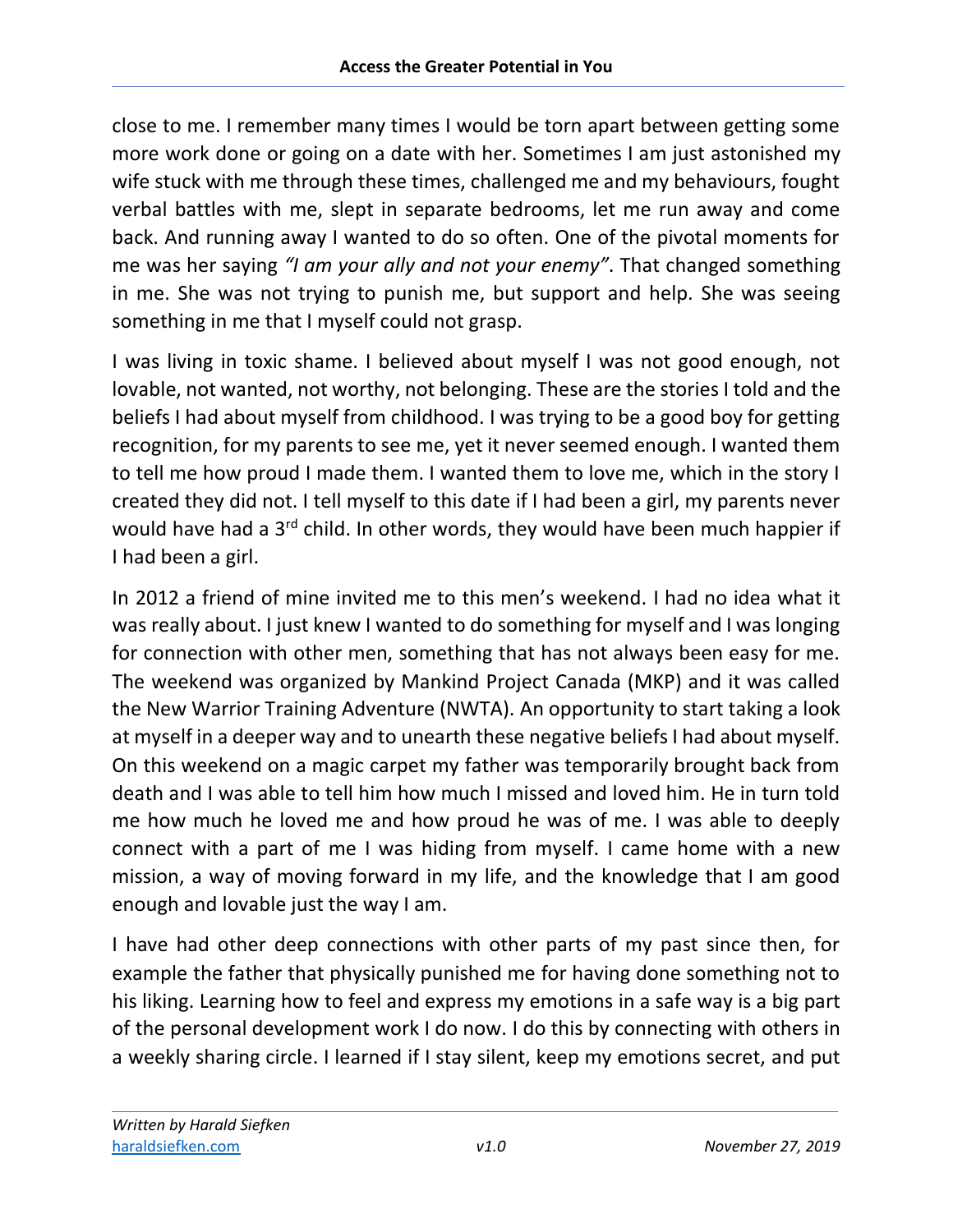myself down through self-judgement, my negative beliefs and my shame will grow and fester. When I create awareness, know who I become and how I behave when shame surfaces, speak about it, share my story, and practice self-compassion, my shame will ultimately die.

You may wonder why I am doing this. Why would anyone go into his/her painful past and relive that part that has been perfectly buried for so long. For one I am being told I have mellowed a lot. I am happier. I am more alive than I have ever been. I pay attention. I have more presence and awareness. My relationships are more meaningful. I am able to connect more deeply. Today I can challenge myself and choose to be off work for a period of time, which in the past would have been unthinkable. I trust myself enough to be vulnerable and support others on their journey. I want to make the most out of this life I have right here and right now. I cannot do this when unconscious beliefs are dictating the way I live my life. So, rather than having unconscious patterns and beliefs determine how I show up in the world, I get to choose. It is not always easy, but I find it very rewarding.

For me this starts with taking responsibility for my actions rather than blaming others and finding fault in what they did to me. When I do the latter, I react and protect myself by projecting my issues and negative reactive emotions onto others. By owning my behaviour and my actions, I stop being a victim. It puts me in charge. This is easier said than done. To be honest with myself and to take responsibility for my behaviour can be very tough and challenging, especially when in a reactive emotional pattern. It will require changing relationship with self, it will require a ton of courage, and it may require you to start respecting and loving yourself.

I have made MKP part of my journey attending men's circles and staffing NWTA weekends. It keeps me working on my shame, negative beliefs, and the patterns that no longer serve me. Just because I have been doing personal development work now for a number of years does not mean I am done with it. To me this has become and will remain part of my life. Recently, I was staffing an NWTA and I wrongly believed I could disconnect my alarm from automatic updates including the time change from Saturday to Sunday. I ended up getting up an hour later than intended and I missed a morning circle where I had a speaking part. Even though I was assured it was no big deal, my shame and belief that I need to be perfect in order to feel worthy and be loved and accepted showed up. The old me would have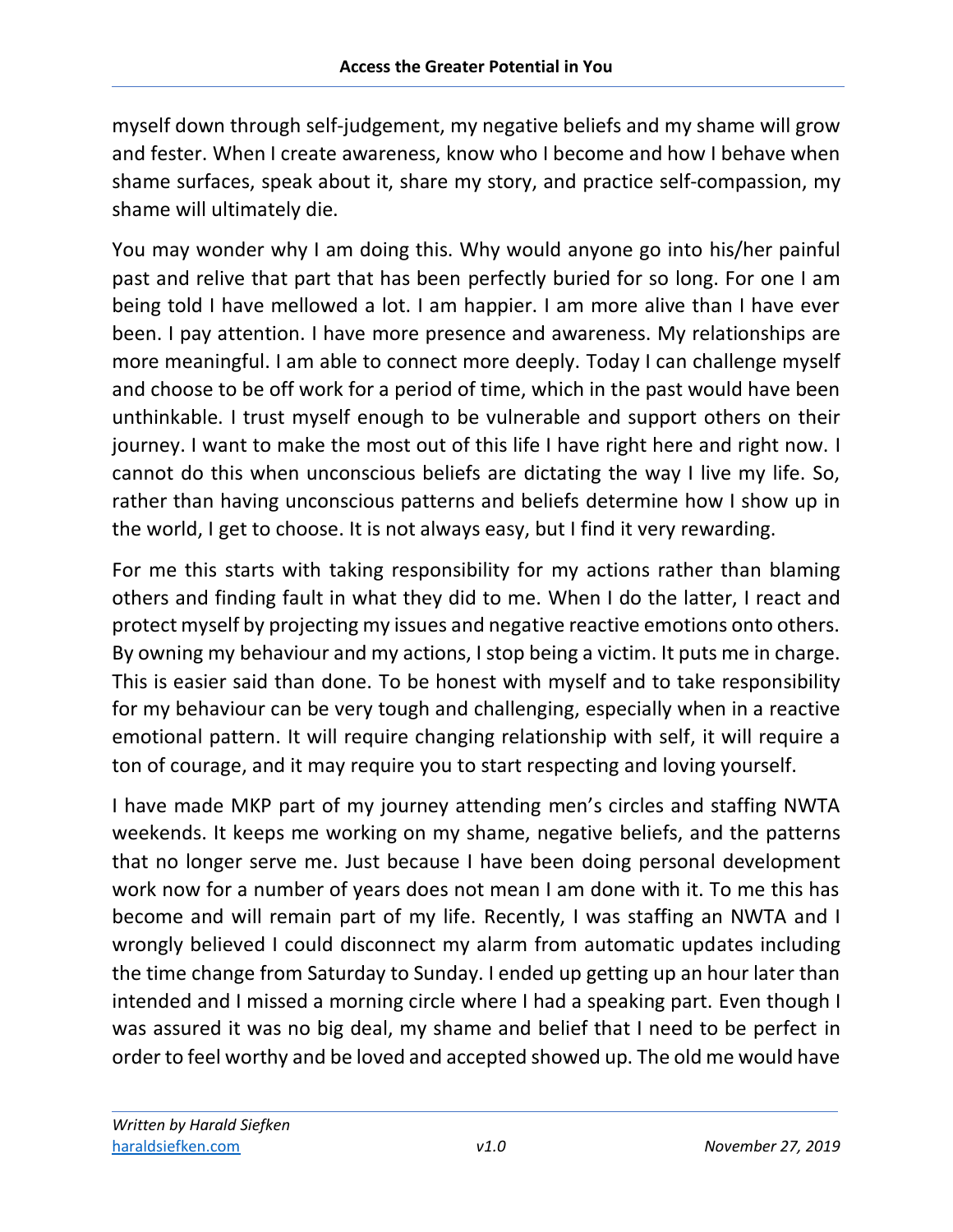gone into hiding and I got up to do just that, to sulk and reaffirm how bad and unlovable I am. But I caught myself in time and stayed in the room where I started to express my feelings. I started sobbing and one of the other men on staff kept me company, held the space for me, and listened as I shared my story. Instead of reaffirming my old shame pattern I was able to release that shame and connect with myself and the world around me. I felt empowered and alive.

Having this awareness allows me to show up different in my relationships, whether it is with friends, family, my grandchildren, or my wife. I most often can be aware when a reactive emotional pattern gets triggered up and rather than projecting it on that person, I own it. This eliminates unnecessary struggles and fights and it allows me to be more present with the people around me. In turn, my relationships notice this change in me and respond differently. This does not mean that I take on all responsibility for anything that happens in the relationship. Self-love requires me to also take care of my feelings and to set my boundaries. While navigating this can be challenging, sharing and communicating feelings and triggers while still owning them, can be a very effective tool to help loved ones understand. With this in mind, overall relationships deepen and become more loving.

As I pointed out previously, work (and also money) have been a big part of my life and my identity. When doing a good job and making good money, I feel proud of myself and my accomplishments. It makes me happy when I complete a task, I do a good job, and I get paid well. As a recovering perfectionist I have very high standards when it comes to the quality of my work. If you can identify with this pattern, you may understand that me choosing not to work for a period of time, not to earn money, creates a lot of stress. I am learning to sit in this discomfort and be alert, watch my reactions and coping mechanisms. With the support of my wife I get to imprint new beliefs such as "it is okay", "I have enough", "I am enough", "I am lovable despite the lack of income".

Work is about doing, mainly living from the neck up. When in my head, not in touch with the rest of my body, I feel disconnected from myself and my surroundings. Connecting with my body, with spirit, with nature, is about being. I feel the most open and connected when I am doing, spring into action, from a place of being. In that space I am in touch with self, I am present, I can relate to others openly and with love and compassion.